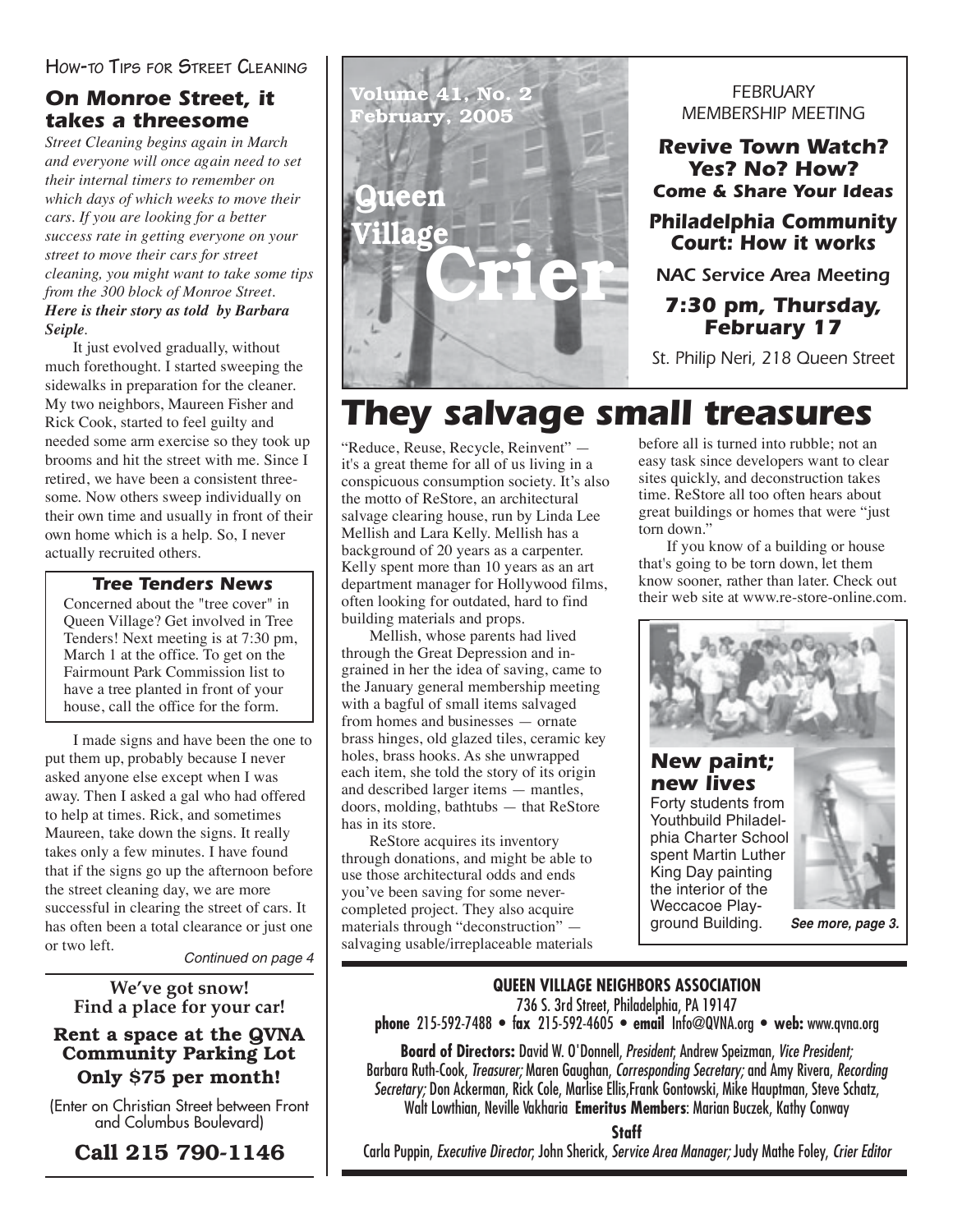

## *PRESIDENT'S COLUMN*

*BY DAVID W. O'DONNELL*

## *Are you a history buff? We need you*

Many of our long-time residents have considerable knowledge of the history of Queen Village, but we do not have a nice written history. Do we have a writer/researcher out there who would be willing to compile a two-page report on our past? When I give Queen Village history tours to student groups and new residents, I rely on the oral history passed down to me by our long-term residents and the limited facts I've found in my own research. I have a few books with a paragraph or two on the subject, and a few leads on where to find more information. This would be a fascinating project that all of our residents for generations to come would enjoy! If you are interested, please call our office.

 If research isn't for you, how about garden work? Spring will be here shortly, and we have three wonderful park groups that could sure use your help.

- Friends of Weccacoe Playground. Located on the 400 block of Catharine Street, the playground has a great tennis court, swings and lots of other recreational equipment for children, gardens and nice sitting areas.
- Friends of Mario Lanza Park. Located between 2nd and 3rd, Queen and Catherine Streets, this is a beautiful shade park surrounded by flower gardens with plenty of benches and picnic tables, plus a great dog running area.
- Friends of Beck Park. Located at 2nd and Beck Streets (just north of the Wawa shopping center), is a new project. Last season, our committee worked hard to clear the site so we have a clean slate to plan and plant.

Call our office now and we will contact you when spring activities begin. As with all of our committee projects, if you can volunteer just an hour or so a month, it is a big help to the entire community! If you're too busy, send money!

 We have a lot more to excite your community spirit! Join any of these committees:

- Gateway: Finishing the Pedestrian Crossing Triangle at 2nd and Christian Streets. Next project is making the area under I-95 brighter and more attractive.
- Historic Preservation: Not only works to preserve the historic buildings in Queen Village, but also helps our individual neighbors work with their homes and the Historical Commission.
- Liquor Control: Deters bars from becoming a nuisance to neighbors.
- Nuisance Noise: Have you been bothered by the noise of motorcycles, loud car radios, rude neighbors? This committee is making a difference.
- Sound Barriers: The sound barriers on I-95 end at Christian St. Our residents from Christian to Washington Ave. have no relief from the highway noise. The goal of getting these barriers was achieved in Old City by the efforts of the entire community. We all need to jump in and help every block of Queen Village have a quiet night's sleep.
- Strategic Planning: Is currently compiling a comprehensive survey of the needs and wishes of all Queen Village residents. An enormous undertaking, this study will establish the path of QVNA's future.
- Town Watch: Cancelled due to lack of response. If anybody wants to re-start it, we can help provide the training. Come to the February meeting.

Continued on page 4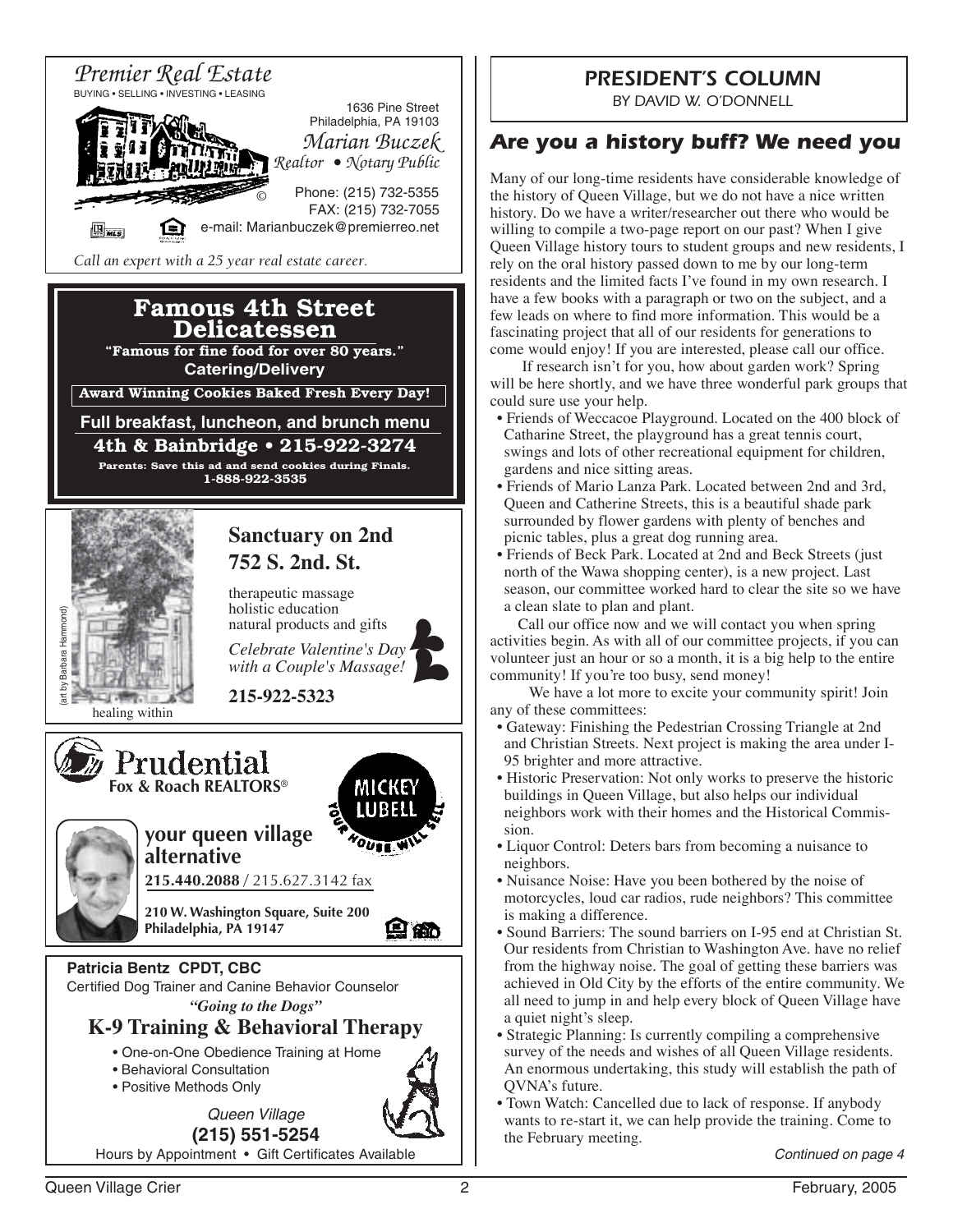## *G. Fred DiBona Testimonial He was vital part of Queen Village, past & present*

#### **by Conrad Weiler**

*Former QVNA Zoning Chair and President*

G. Fred DiBona, Jr., who died earlier this month at the age of 53, was important to Queen Village at a crucial time in its history. As a brand new lawyer in the late 1970s, Fred was appointed by Mayor Frank Rizzo to the Philadelphia Zoning Board of Adjustment. As chair of the Board, the decisions he made and the way he handled cases had a crucial impact on Queen Village during a time when the neighborhood was undergoing a period of rapid physical change and growth.

As David Auspitz, Kathy Conway, Marge Schernecke and others who were active in zoning matters at the time can attest, it was not unusual for our zoning committee to have six or seven or even more, zoning applications per week, sometimes for large developments. For a while, Queen Village actually had the most building permits issued of any neighborhood in the city. As Chair of our Zoning Committee I usually went to the hearings accompanied by other residents. We were all impressed with how businesslike, yet also sympathetic and interested, the then young Chair was. Apparently he was impressed with our work since we won virtually all of our cases.

One day we had nearly the entire docket of cases, and Fred asked me to take the front-most seat in the hearing room. That way, I could just pop up after each applicant had made his or her case and give our position. This mode of recognition of the legitimacy of our role was, though practical, I'm sure, a bit disconcerting to the developer and legal communities, but did send the message that they should go to QVNA first before appearing before the Zoning Board.

Though he moved things along quickly, Fred was willing to listen to our concerns and take them seriously, the Board almost always granted continuances when we requested them, and accepted our provisos in its decisions. This gave us crucial leverage in trying to shape Queen Village as a diverse and livable neighborhood, reflecting both the interests of older and newer residents and businesses and residents. Though Fred soon went on to greater achievements as President and CEO of Independence Blue Cross, and as a major contributor to the Philadelphia region's civic life, the example he set of the importance of the role of the neighborhood became part of the culture of the Zoning Board.

He was greatly respected, liked and admired by all who knew him, and his early passing is a great loss to the city. He was also personally very gracious to me in getting his late father, Judge DiBona, also a very good person, to officiate at my marriage to Ginny Kelly at Old Swede's in June, 1979, the day I-95 opened (another story!).

## *Youthbuild helps turn lives around*

"YouthBuild Philadelphia gave me a chance to turn my life around. I like being able to give back to the community and maybe make someone else's life better," said Kareemia Pridgen, 20, one of the 40 young painters who spent January 24 painting at Weccacoe as part of a Martin Luther King Day of Service project (*see photos, page 1*).

YouthBuild Philadelphia is a unique 10-month program that provides high school dropouts ages 18-21 a chance to earn their high school diploma while learning important job skills and

providing valuable community service. The YouthBuild curriculum is two-pronged: an intensive academic course load paired with hands-on job skills training and community service through the Construction Training or Technology Training Program.

YouthBuild enrolled 190 students for the 2004-05 school year out of the 1,000 applications received. All of the students are atrisk youth and over 85% of these young adults are very low or low-income, 64% have no health insurance and approximately a third have dependent children.

In the Construction Training Program students learn construction skills at a worksite where they rehabilitate abandoned houses for low-income families; Technology Training Program enrollees learn software and hardware skills by refurbishing old computers to donate to community organizations and schools.

The enthusiasm of the students who participated at Weccacoe was catching. Terronn Plummer, 20, commented, "This is a great project. I would want my kids to play at a safe, clean place like this."

YouthBuild used to be housed on the 600 block of Catharine Street in the old United Communities building until it was sold; it's now being renovated for condos.

## *Second call for April Open House Tour*

The Open House Committee has some homeowners interested in putting their homes on the Queen Village Open House Tour on Saturday, April 30. Would you like to add yours? Do you have a loving restoration, a modern design or unique decorating? To pull off the tour, we also need housesitters who do a two-hour shift and get to take the tour for free. The tour is sponsored by the Friends of Independence National Historical Park and raises money for QVNA. It's fun, and you help QVNA. Call the office.

> **A Vibrant City. A Close Community. A Culture of Learning.**



A college preparatory, coed, Quaker day school, pre-K through 12, at 17th on The Parkway in Center City Philadelphia. Admission and open house information: 215.561.5900 ext 104. **www.friends-select.org**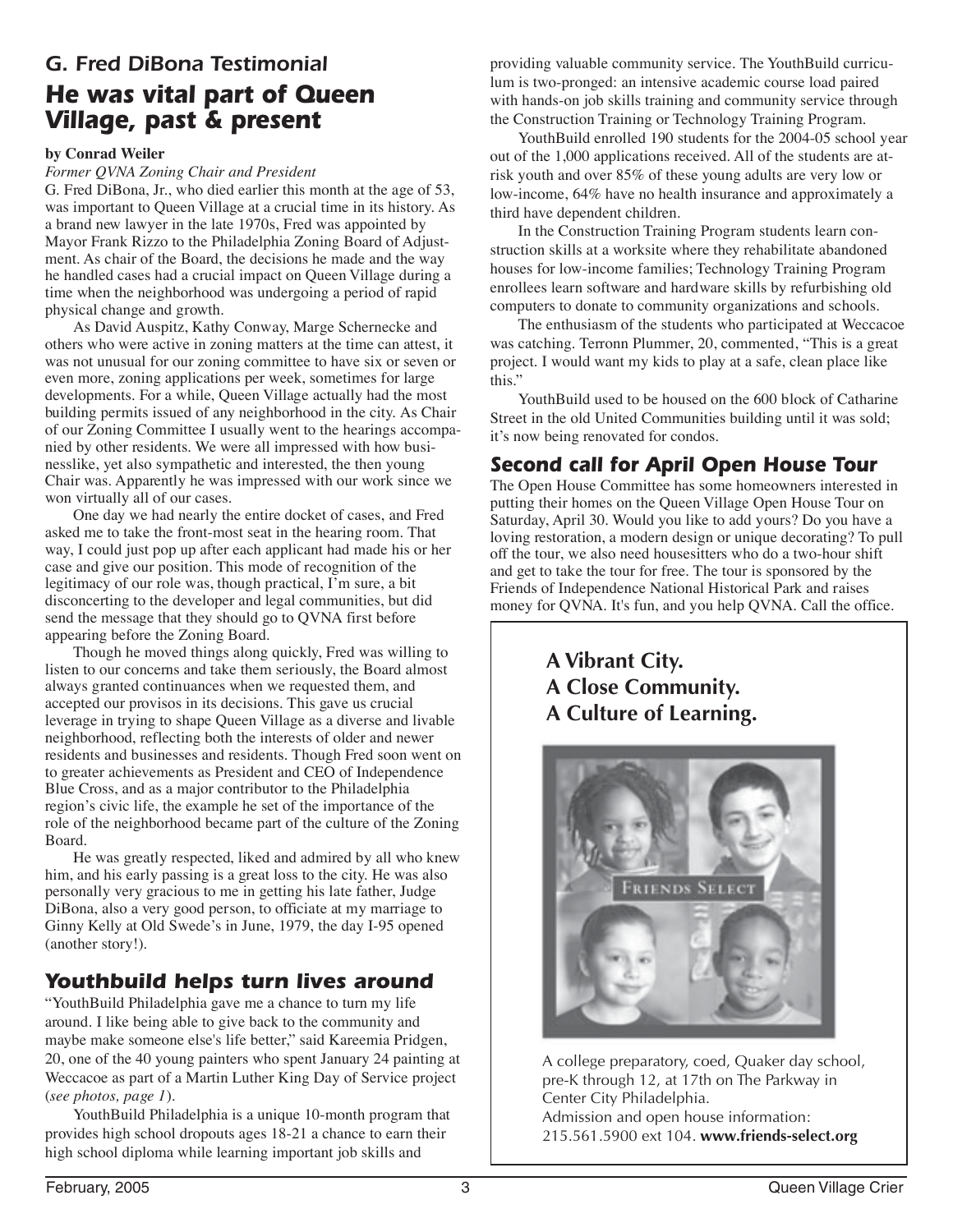

**Martin Bernstein** 

**Realtor Associate** 

Voicemail: 215 922 3600 X 316 Cell: 215 870 0646

associates.inc. 226 South St. Phila. Pa. 19147

## **Street Cleaning tips** continued from page 1

Our driver comes down as many times as it takes to really

clear ALL the debris. One day a street supervisor followed him and asked him why he came down so many times and he told him that we are always out getting ready for him, even sweeping under any cars which are still parked. I stopped the supervisor to offer our appreciation for the driver and the great job he does. We discussed the importance of the joint effort of the neighbors and the Streets Department.



Street sweepers on 'vacation," but they'll be back at work in March!

We have received thanks for the

verbal reminders we give to those who somehow ignore the signs (yes, there are always a few) and especially from the neighbors and merchants who park here. One of the Brood Brothers (fabric store) gave me some wonderful discounts on fabrics because of the helpfulness of the signs, thus saving him the cost of tickets.

We could recruit more help but basically we are just about the only ones on the block who aren't working. The ones who want to do it, chip in.

**CLIP AND SAVE STREET CLEANING SCHEDULE ON PAGE 7**

#### **Opportunities galore** continued from page 2

- Transportation: Hot new committee! Working on traffic flow and all facets of transportation, including parking, in an increasingly populated area.
- Tree Tenders: Want a tree? Want to learn how to keep the one you have alive?
- Web Site: We'd like to start a Queen Village Photo Album. Please forward your QV photos, both new and old. If you're not a Techie, bring your old photos to the office. We'll copy them and return them to you.
- Zoning: A group of architects, engineers and preservationists that works with residents and developers to try to maintain development that is conducive to the intrinsic nature of our historic community.

Now, just call and volunteer one hour a month. I guarantee you, it is so rewarding!

## *Zoning Update*

Ruggiero Development Group, developers of Independence Court at Christian and Swanson Streets, came to a preliminary QVNA Zoning Committee meeting on January 18 to present conceptual plans for a project located on approximately 3.5 acres between I-95 and Columbus Blvd, just north of Catharine Street.

The project proposes 46+/- townhomes and a high-rise (30 to 35 stories) condominium tower of 170+/- units, a fitness facility, pool, and parking for both townhomes and condo units.

Because of the potential impact of such a project, we distributed approximately 350 leaflets on Front Street between League and Kenilworth Streets and on the 100 blocks of Queen, Catharine, and Fitzwater, and sent an announcement to the 300 plus addresses on our email list, and posted it on the QVNA website.

A second meeting was held February 8 and we will hold at least one more meeting on this project. These are all preliminary meetings with the developer prior to an application for permits. Check the website www.qvna.org for details or call the QVNA office at (215) 592-7488. All are welcome and urged to attend.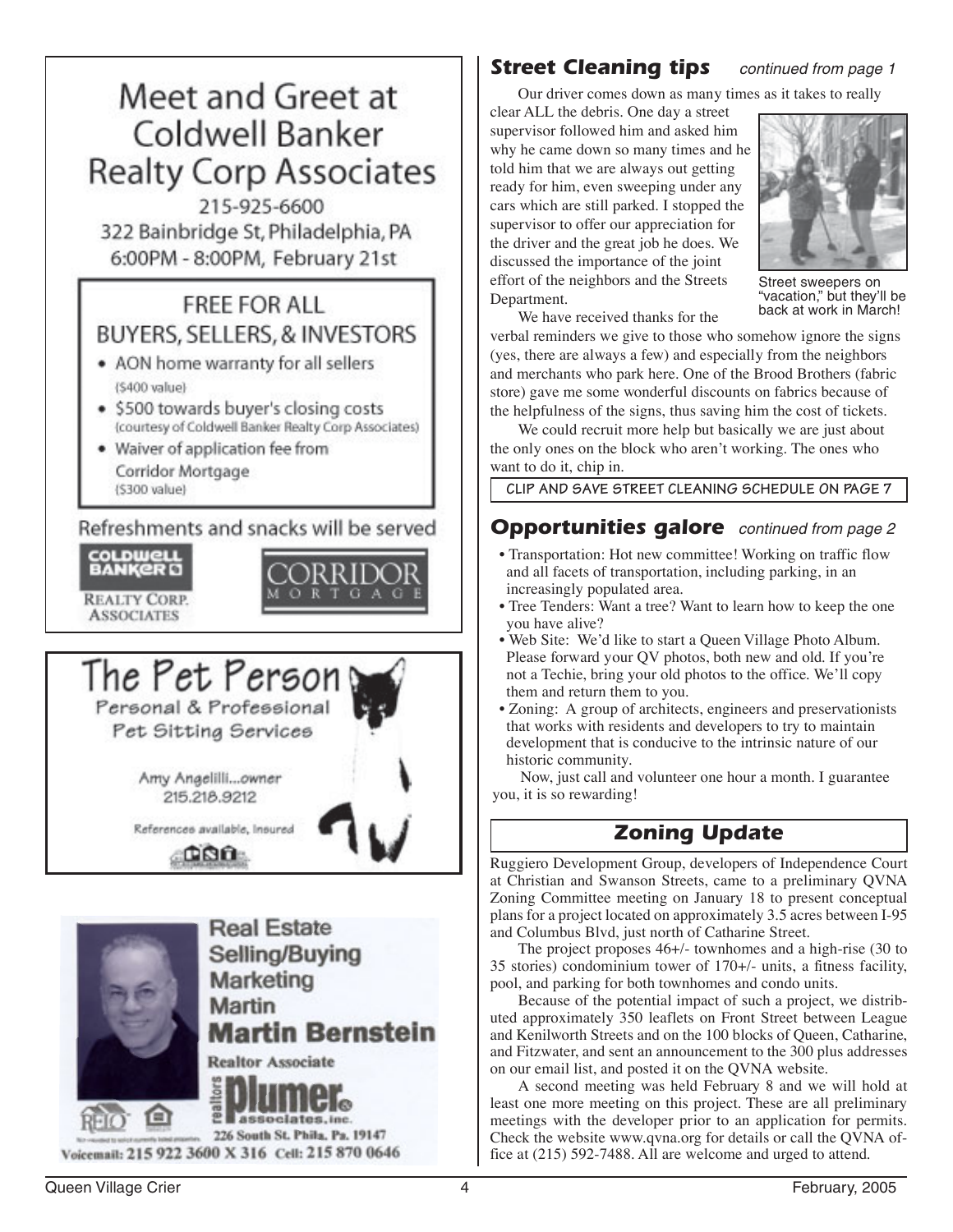#### *WALL CATALYSTS*

A portion of a wall mural, "Crystal Snowscape" at 9th and Bainbridge, used on page 1, is the winter part of a seasonal quartet painted by David Guinn under the auspices of the City Recreation Department's Mural Arts program run by Jane Golden, shown in front of it. Guinn says the murals represent him to "my parents, to the neighborhood, to everybody I grew up with ... Painting a mural is like finding out a lot about yourself." Golden calls murals "catalysts for positive change."



#### **TWO RESOURCES FOR SENIORS**

#### **• Medicare Managed Care guide**

An updated guide, "Choosing a Medicare Managed Care Plan," now available to Medicare beneficiaries, contains comparisons of the out-of-pocket expenses members will incur; benefits offered by each of the Medicare Managed Care Plans; and information on each plan. New this year is information abou prescription drug card options. For a copy, call the Pennsylvania Department of Aging APPRISE hotline at 1-800-783-7067 or PHC4 at 717-232-6787. Or print one from the web at www.phc4.org.

#### • **Property Tax/Rent Rebate Forms**

Property Tax/Rent Rebate forms for the 2004 tax year are now available at the QVNA office. Those eligible for a Property Tax/Rent Rebate must meet these requirements: 1) 65 years of age or older as of December 31, 2004; 2) widow or widower during all or part of 2004; and 50 years old or older as of December 31, 2004; or were permanently disabled and 18 years of age or older during all or part of 2004, and were unable to work. Income guidelines apply. Call for an application form, 215 592-7488.

#### St. Peter's School Nurturing Excellence Since 1834.

319 Lombard Street . Philadelphia, PA 19147 . 215-925-3963 www.stpetersonline.org

#### Open House

Wednesday, March 9, 7 - 9:00pm

# Who are

#### Poised... Cheerful... Accomplished... Why?

How'd they get to be so outgoing, so interesting, so ... well, nice? Maybe it's because they've been educated in a garden of civility in the heart of a great city, where excellence is honored and childhood is cherished.



## **READING TERMINAL MARKET**



Open tue- fri 11-7  $\&$  sat 11-5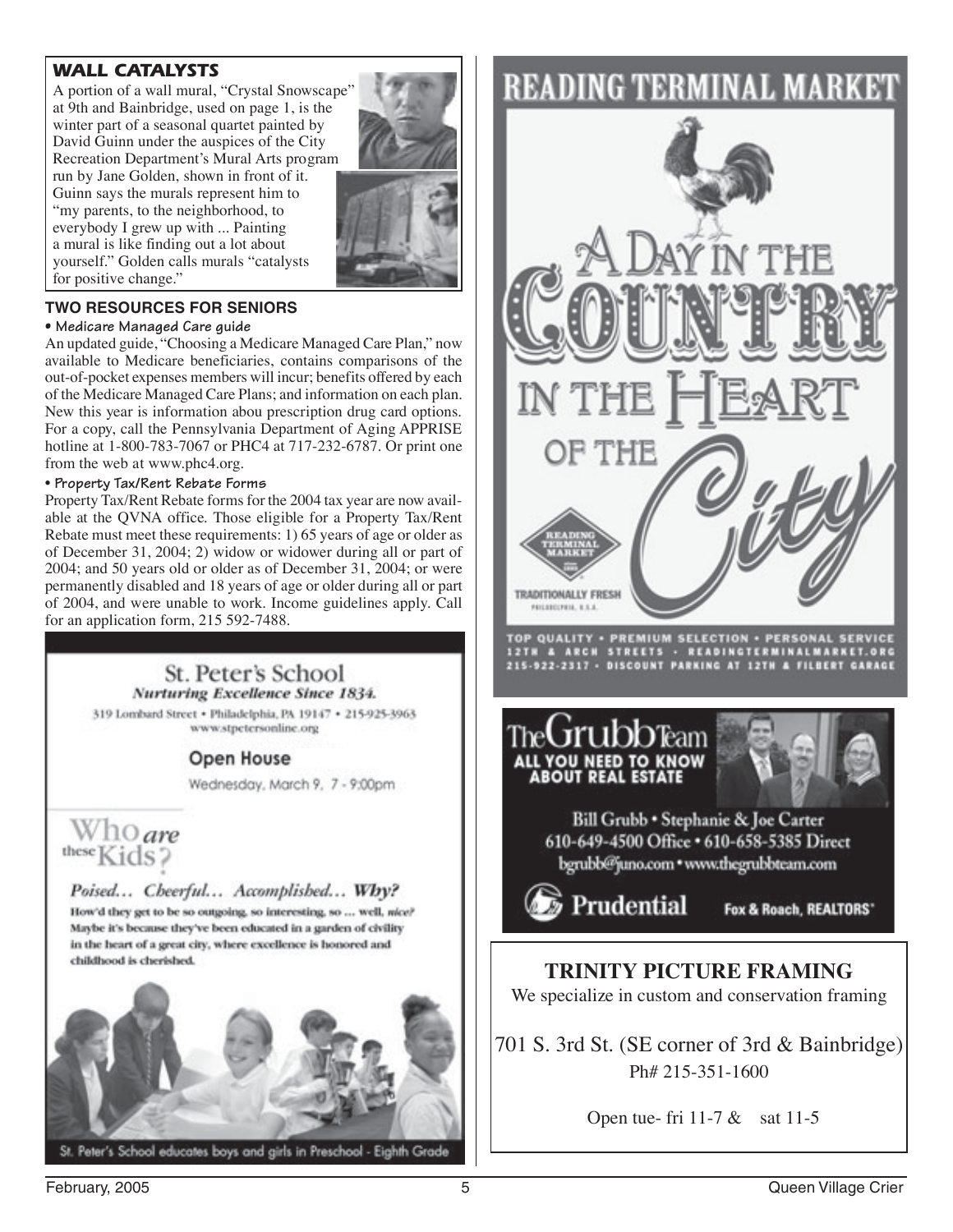#### 226 South Street





Center City's Largest Independent Realtor

## Residential, Commercial, **Investment Real Estate**









#### **Festival of Learning set for February, Arts Enrichment registration opens**

Settlement Music School is currently registering children ages 3-5 for the Kaleidoscope Preschool Arts Enrichment Program, running September through mid-June, Monday to Friday, 8:30 am to 2:45 pm, Mary Louise Curtis Branch, 416 Queen Street, and Germantown Branch, 6128 Germantown Avenue. Call 215-320- 2670 or visit www.smsmusic.org.

The "Festival of Learning: Early Childhood Workshops in Curriculum & Assessment" conference takes place February 21, 8 am to 4 pm, at the Mary Louise Curtis Branch of Settlement Music School, 416 Queen Street. Cost: \$10; pre-registration required; lunch included. Free parking; SEPTA #s 47, 57, 63. Call Associated Day Care at 215-389-8500.

#### **Percussionist Liuzzi returns for concert**

Philadelphia Orchestra percussionist Don Liuzzi will return to his alma mater Settlement Music School (SMS) for the final in a series of three Distinguished Alumni Concerts at 3 pm, March 6, at the School's Mary Louise Curtis Branch, 416 Queen Street.

Tickets are \$15. Call 215-320-2686 or order online at www.smsmusic.org. Admission for current SMS students and faculty is free but reservations are requested.

The series, new this season, a celebration of the achievements of former students who now have professional music careers, offers a chance to hear some of the best classical and jazz works by leading artists in the intimate setting of Settlement Music School's 200-seat PNC Presser Recital Hall.

The concert features the Bach Lute Suite on marimba, a new work by Rolando Morales Matos entitled "Lament for tympani and percussion," and three pieces by Maurice Wright: "Grand Duo" for violin and percussion; "Solo Percussion Suite" with electronic sound and "Movement in Time" for two percussionists and electronic sound. Philadelphia Orchestra members Hirono Oka, first violin and Tony Orlando, percussion will also perform.

#### **SAIL AWAY!**

Philadelphia's tall ship Gazela and classic tugboat Jupiter seek volunteer crew members to maintain and sail these historic ships docked at the foot of Market Street. No prior experience is necessary for the varied jobs. An orientation to both ships will be held at 1 pm, February 19 (snow day Feb. 26), at the Sheet Metal Workers Building at 1301 Columbus Boulevard near Washington Avenue. New crew members get intensive training in March. Crew members are age 18 or above (the crew includes people into their 80s). Teenagers age 14 to 18 can sail if accompanied by a parent or guardian. Volunteers are also needed in the office and education programs. For information, call Philadelphia Preservation Guild at 215 238-0280 or go to www.gazela.org.

#### **Open House set at St. Peter's School**

St. Peter's School, 319 Lombard Street, holds an Open House on March 9, Wednesday, 7 to 9 pm. For more information, call 215- 925-3963 or visit www.stpetersonline.org

**You deserve a break today.** Do you have a new baby or small child and need some time off for yourself or to go to an appointment? Babysitter available Monday to Friday, daytime hours. Retired teacher, mother and grandmother, energetic, enthusiastic and intelligent. Call Suzanne 215 923 8966.